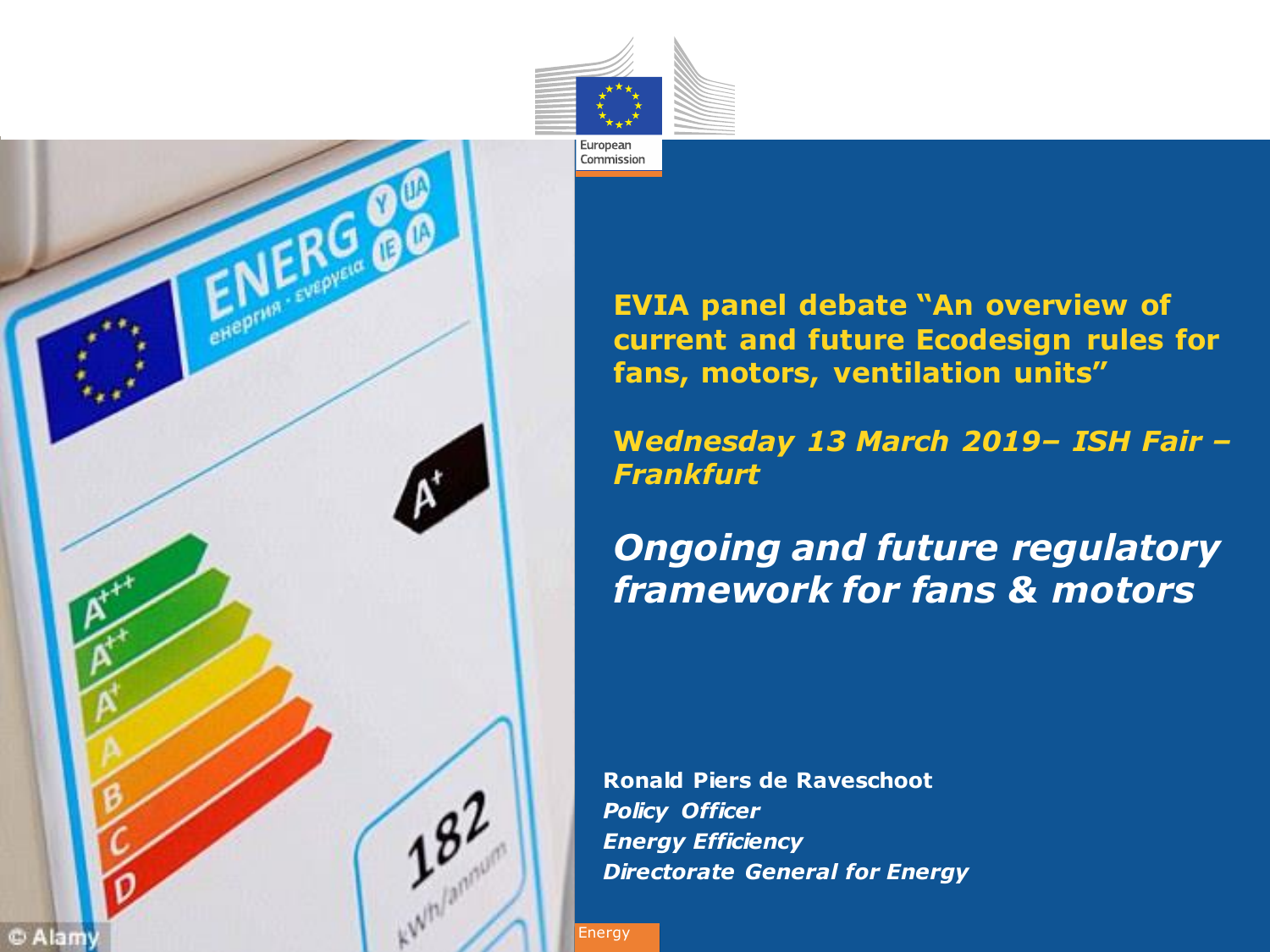



### *I. I. Policy context*

### *II. II. Current and upcoming regulatory framework*

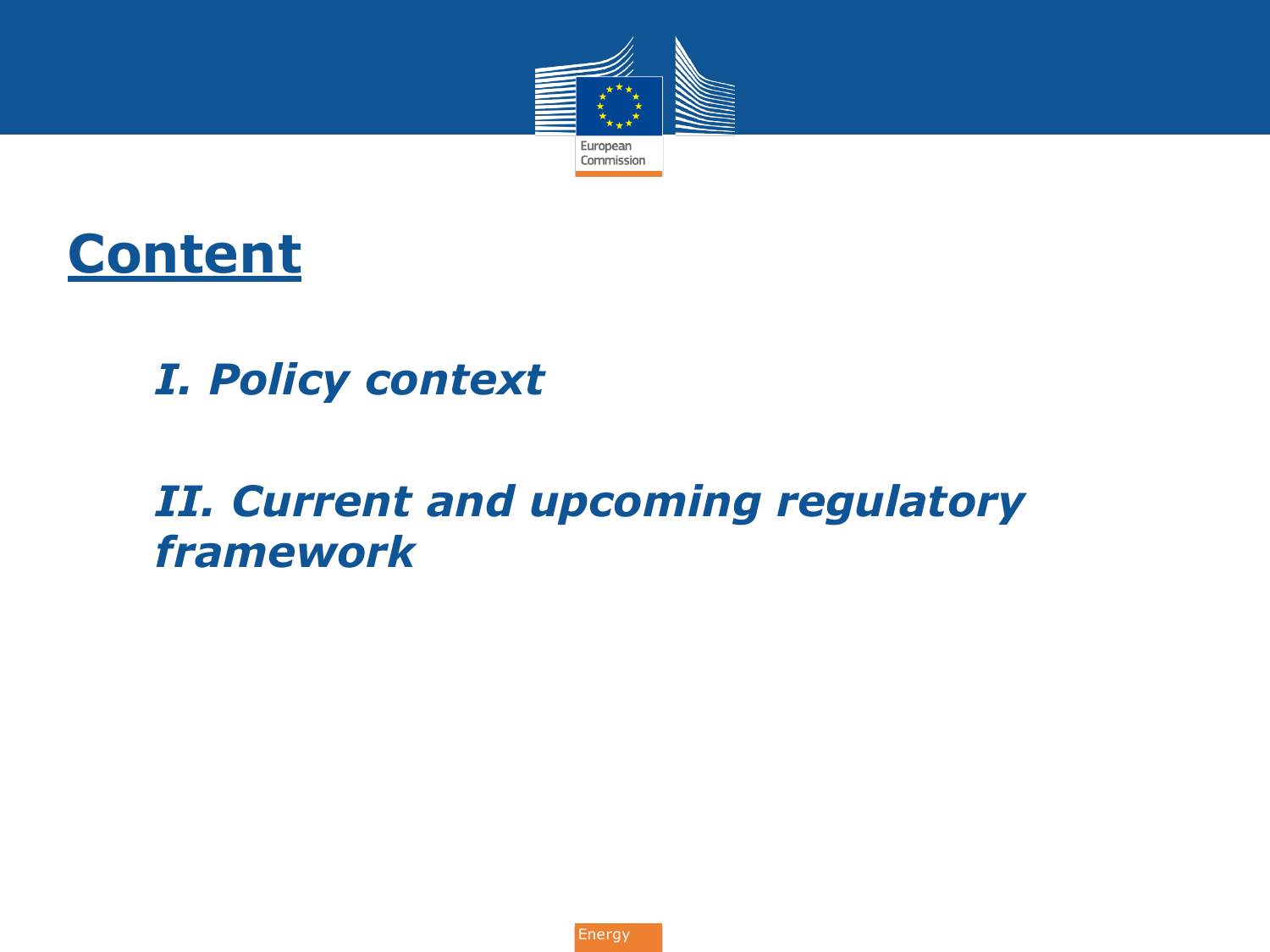

## *I. I. Policy context*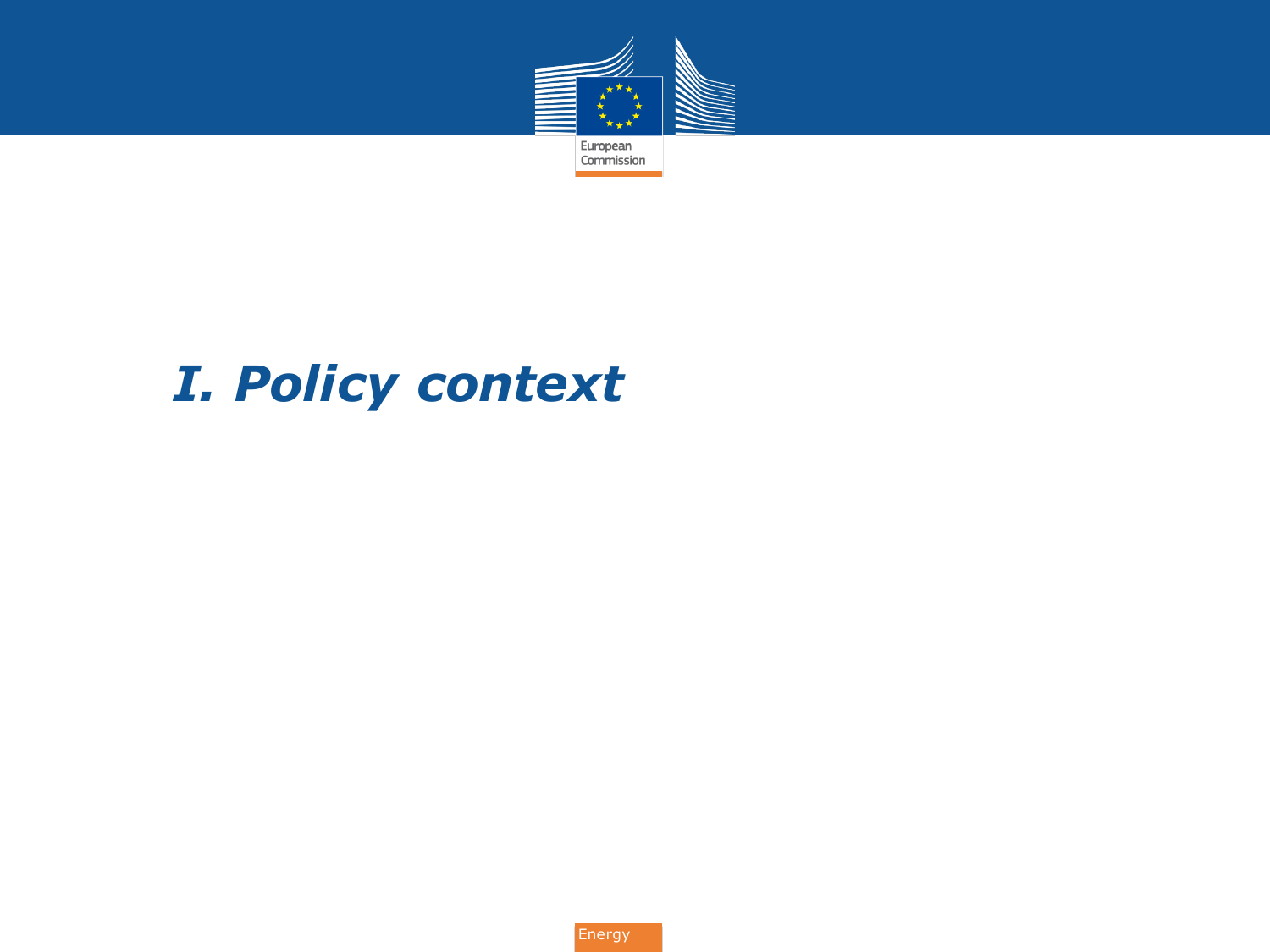

## **EU policy framework for energy efficiency**



#### **Financing Energy Efficiency**

European Structural Investment Fund; Horizon 2020; LIFE + funding; European Fund for Strategic Investments; Member State programmes; etc.

**Energy**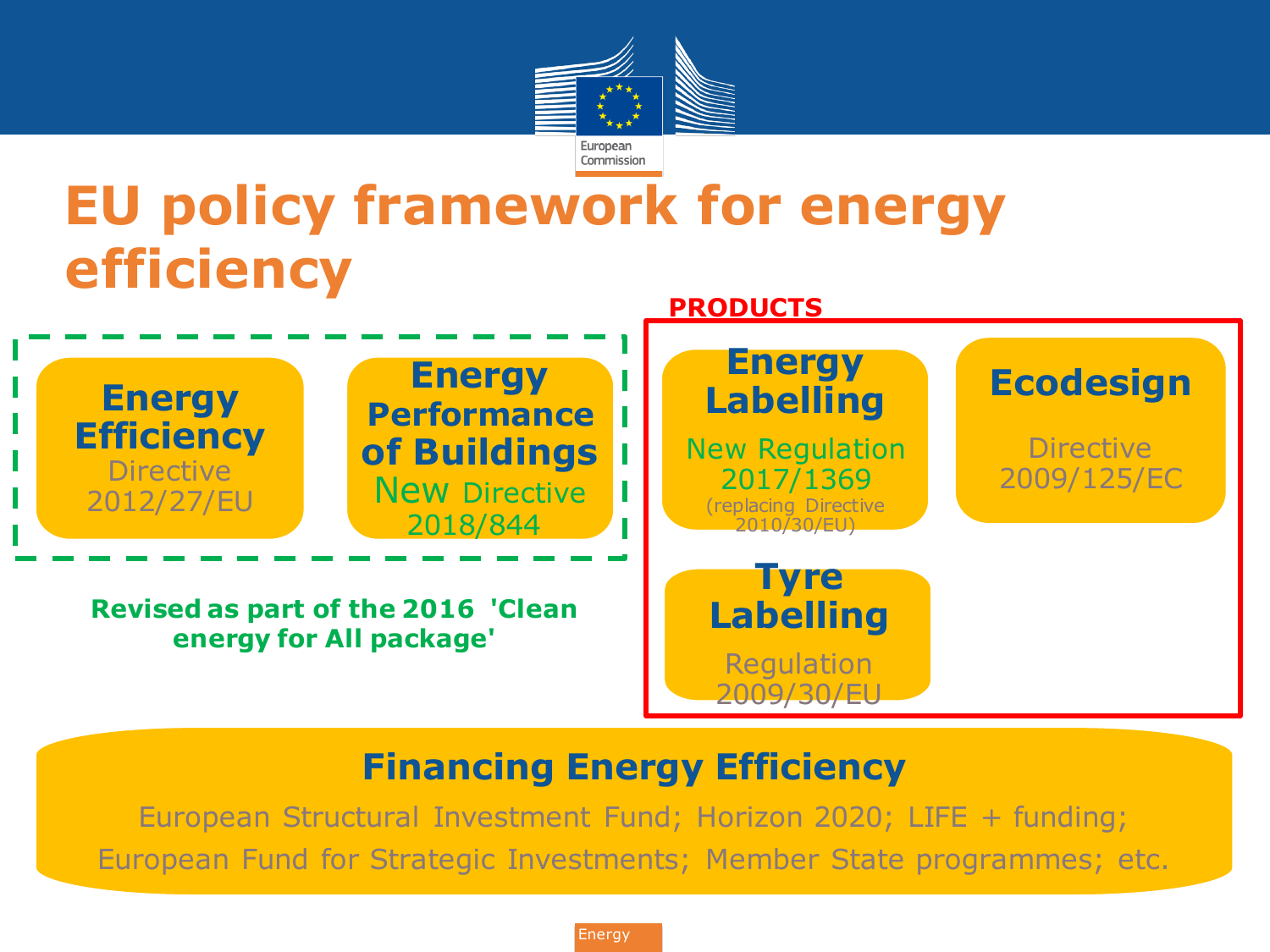

### **Measures in place**

#### 29 Ecodesign regulations

| 1275/2008<br>107/2009<br>244/2009 | Electric power consumption standby and off mode<br>Simple set-top boxes<br>Non-directional household lamps |
|-----------------------------------|------------------------------------------------------------------------------------------------------------|
| 245/2009                          | Fluorescent lamps                                                                                          |
| 278/2009                          | External power supplies                                                                                    |
| 640/2009                          | <b>Electric motors</b>                                                                                     |
| 641/2009                          | Circulators                                                                                                |
| 642/2009                          | Televisions                                                                                                |
| 643/2009                          | Household refrigerating appliances                                                                         |
| 1015/2010                         | Household washing machines                                                                                 |
| 1016/2010                         | Household dishwashers                                                                                      |
| <u>327/2011</u>                   | <b>Industrial fans</b>                                                                                     |
| 206/2012                          | Airco and comfort fans                                                                                     |
| 547/2012                          | Water pumps                                                                                                |
| 932/2012                          | Household tumble driers                                                                                    |
| 1194/2012                         | Directional lamps                                                                                          |
| 548/2014                          | Power transformers                                                                                         |
| 617/2013                          | Computers and servers                                                                                      |
| 666/2013                          | Vacuum cleaners                                                                                            |
| 801/2013                          | Networked standby                                                                                          |
| 813/2013                          | Space heaters                                                                                              |
| 814/2013                          | Water heaters & storage tanks                                                                              |
| 66/2014                           | Domestic ovens, hobs and range hoods                                                                       |
| 2015/1095                         | 1253/2014 Ventilation units<br>Professional refrigeration                                                  |
| 2015/1185                         | Solid fuel local space heaters                                                                             |
| 2015/1188                         | Local space heaters                                                                                        |
| 2015/1189                         | Solid fuel boilers                                                                                         |
| 2281/2016                         | Air heating products, cooling products, high                                                               |
|                                   | temperature process chillers and fan coil units                                                            |

#### 16 Energy labelling regulations

| 2015/1094 | Professional refrigeration           |
|-----------|--------------------------------------|
| 1254/2014 | <b>Residential ventilation units</b> |
| 518/2014  | Internet energy labelling            |
| 65/2014   | Domestic ovens, hobs and range hoods |
| 812/2013  | Water heaters & storage tanks        |
| 811/2013  | Space heaters                        |
| 665/2013  | Vacuum cleaners                      |
| 874/2012  | Electrical lamps and luminaires      |
| 392/2012  | Household tumble driers              |
| 626/2011  | Air conditioners                     |
| 1062/2010 | Televisions                          |
| 1061/2010 | Household washing machines           |
| 1060/2010 | Household refrigerating appliances   |
| 1059/2010 | Household dishwashers                |

- 2015/1186 Local space heaters
- 2015/1187 Solid fuel boilers

#### Voluntary agreements

| COM (2012) 684 | Complex set top boxes |
|----------------|-----------------------|
| COM (2013) 23  | Imaging equipment     |
| COM (2015) 178 | Game consoles         |

#### Tyre labelling regulation

1222/2009/EC Labelling of tyres with respect to fuel efficiency and other essential parameters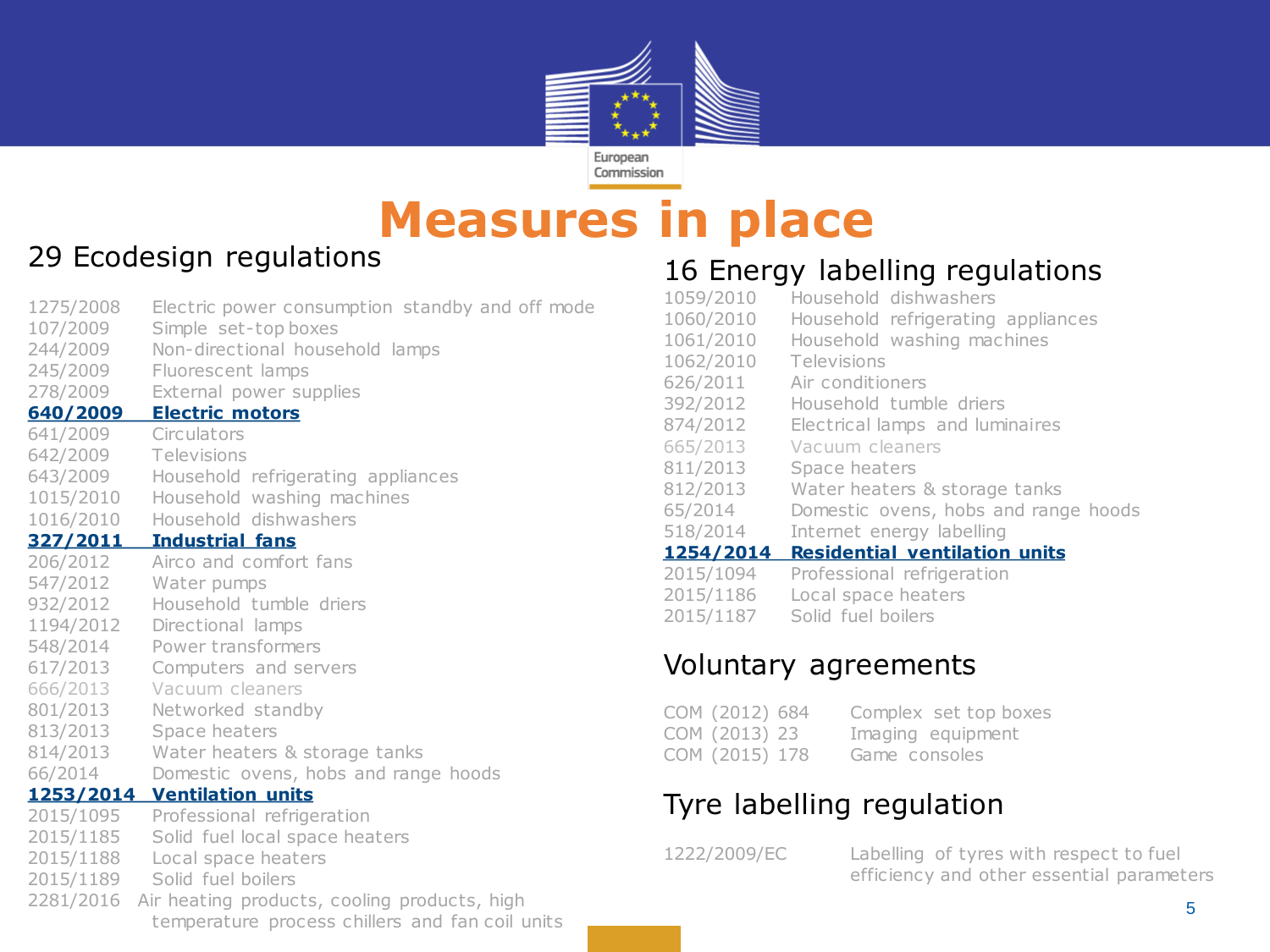

## **Ecodesign Working Plan 2016-2019**

#### Measures under development

- Electronic displays (review of televisions)
- Commercial refrigeration
- Compressors
- Windows
- Welding equipment
- Professional washing machines, dryers and dishwashers
- Enterprise servers
- Water-related products (taps and showers)

#### Products under study

- Smart appliances
- Lighting controls/systems

#### New products for study

- Building Automation and Control Systems
- Electric kettles
- Hand dryers
- Lifts
- Solar panels and inverters
- Refrigerated containers
- High-pressure cleaners

#### Measures under review

- External power supplies
- **Electric motors**
- **Fans**
- Lighting products
- Household refrigerating appliances
- Household dishwashers
- Household washing machines
- Standby and off mode electric power consumption of electrical and electronic household and office equipment
- Water pumps
- Computers and computer servers
- Circulators
- Air conditioners and comfort fans
- Transformers
- Household tumble driers
- Vacuum cleaners
- Space and water heaters
- Local space heaters
- **Ventilation units**
- Tyres

#### Voluntary agreements under development

Machine tools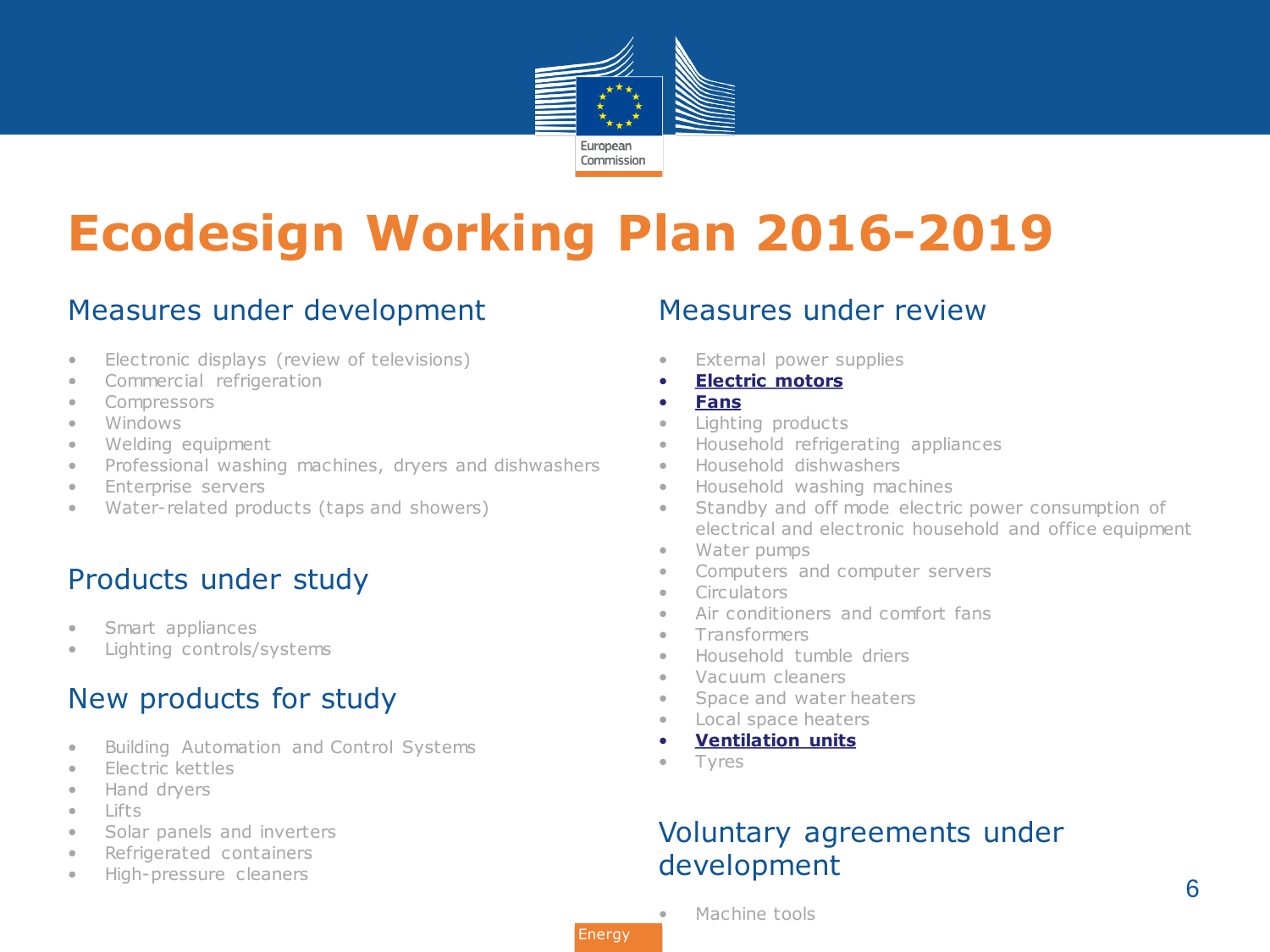

### **The 2019 package of masures: 17 measures for 11 products ! All voted/agreed in Regulatory Committee / Expert Group in Dec 2019 – Jan 2019**

Commission

| <b>Product Group</b>                      | <b>New or</b><br>(R) eview | <b>Ecodesign</b> | <b>Energy</b><br>labelling |                |
|-------------------------------------------|----------------------------|------------------|----------------------------|----------------|
| 1. Domestic refrigeration                 | R                          | X                |                            |                |
| 2. Lighting products                      | R                          | X                | X                          | <b>Adopted</b> |
| 3. Electronic displays and TV             | R                          | X                | X                          | 11 March       |
| <b>4. Dishwashers</b>                     | R                          | X                | X                          |                |
| 5. Washing machines                       | R                          | X                | X                          |                |
| <b>6. Electric motors and VSDs</b>        | R                          | X                |                            |                |
| <b>7. Power transformers</b>              | R                          | X                |                            |                |
| <b>8. EPS (Electronic Power Supplies)</b> | R                          | X                |                            |                |
| 9. Commercial refrigeration               | <b>New</b>                 | X                | X                          |                |
| 10. Welding equipment                     | <b>New</b>                 | X                |                            |                |
| 11. Entreprise servers                    | <b>New</b>                 | X                |                            |                |

**Energy 'Adoption' of ecodesign measures expected mid 2019 Possible publication in the OJ : September 2019**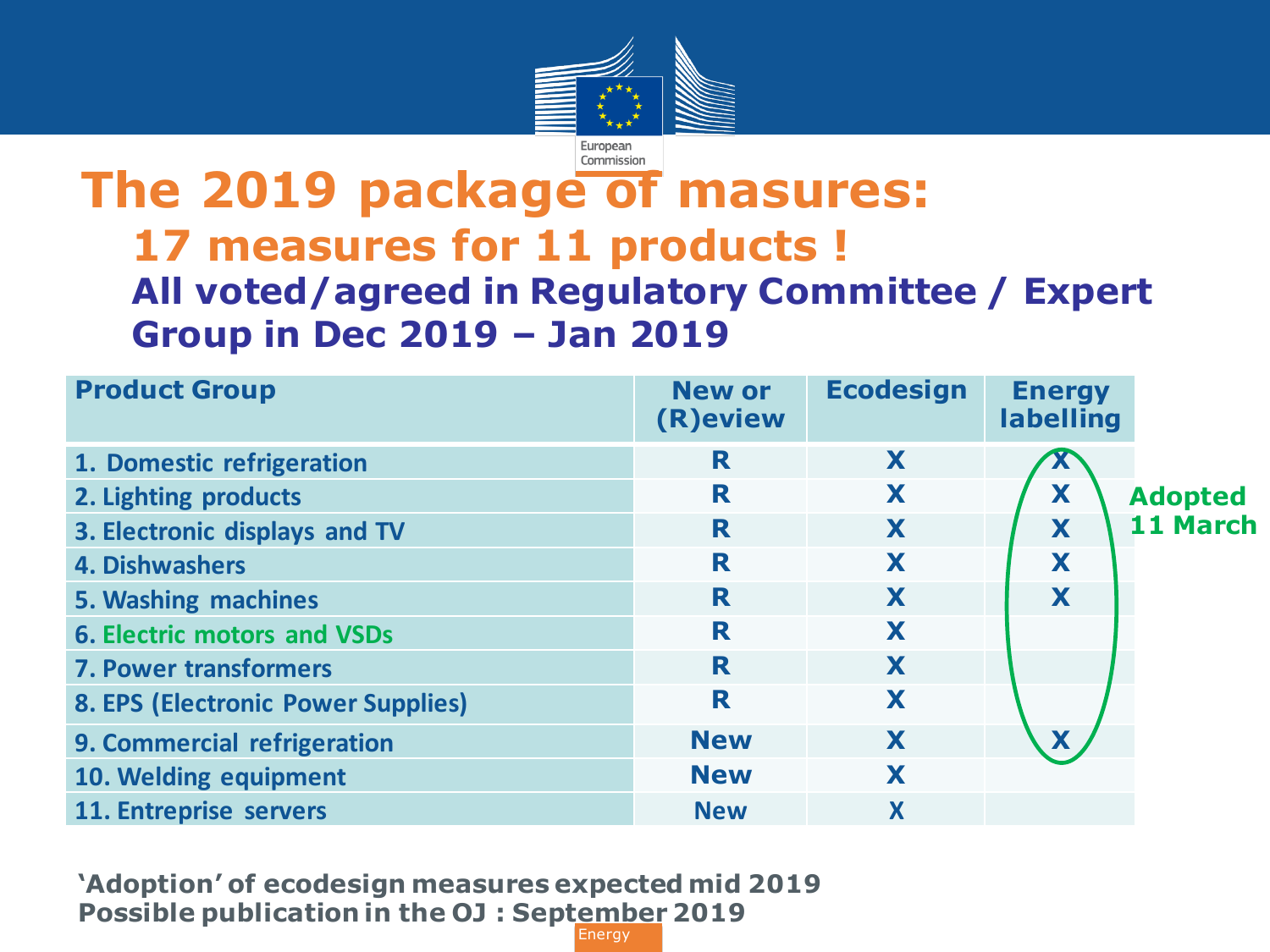

### *I. II. Current and upcoming regulatory framework*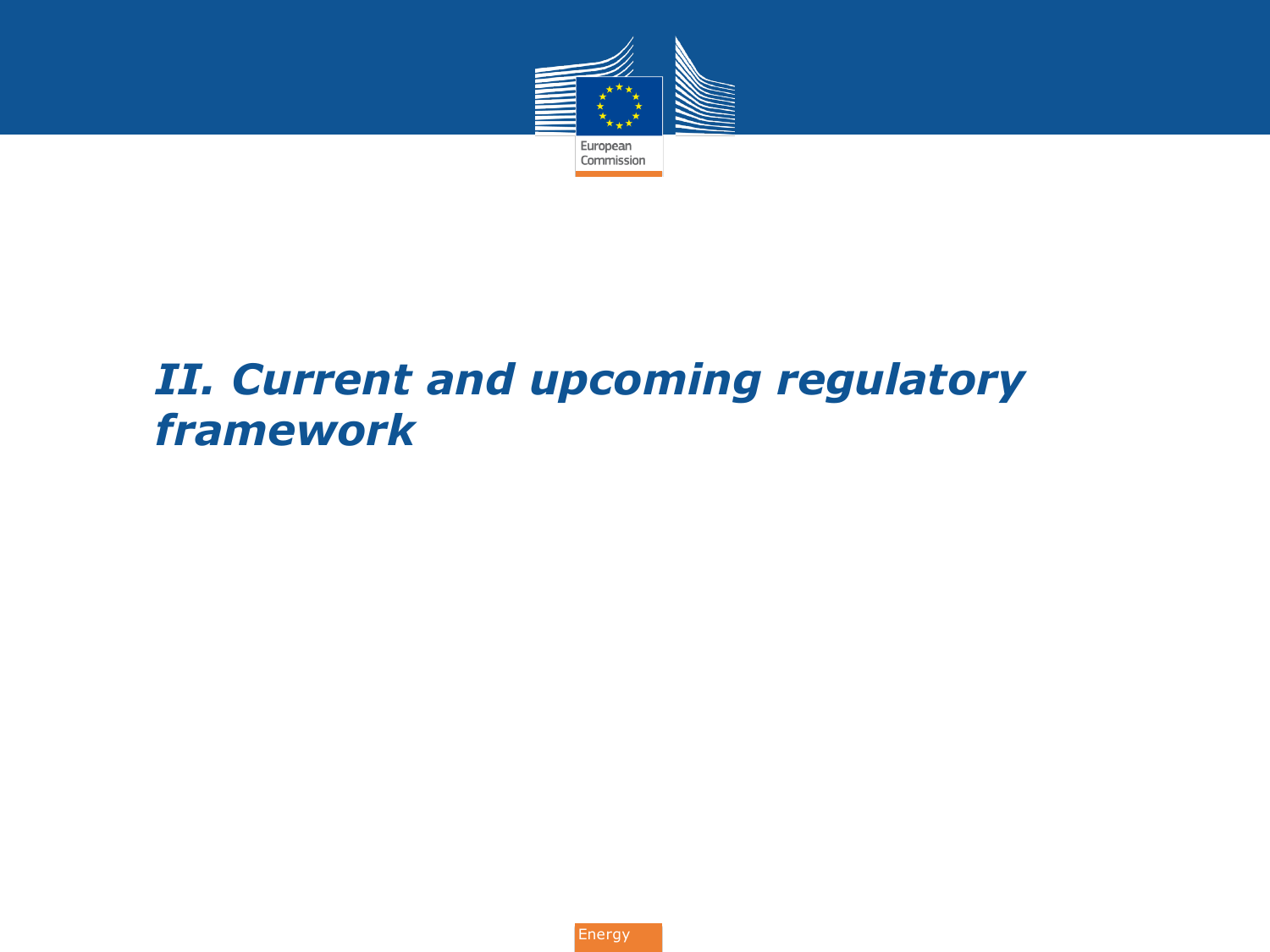

## **Current Framework for fans**

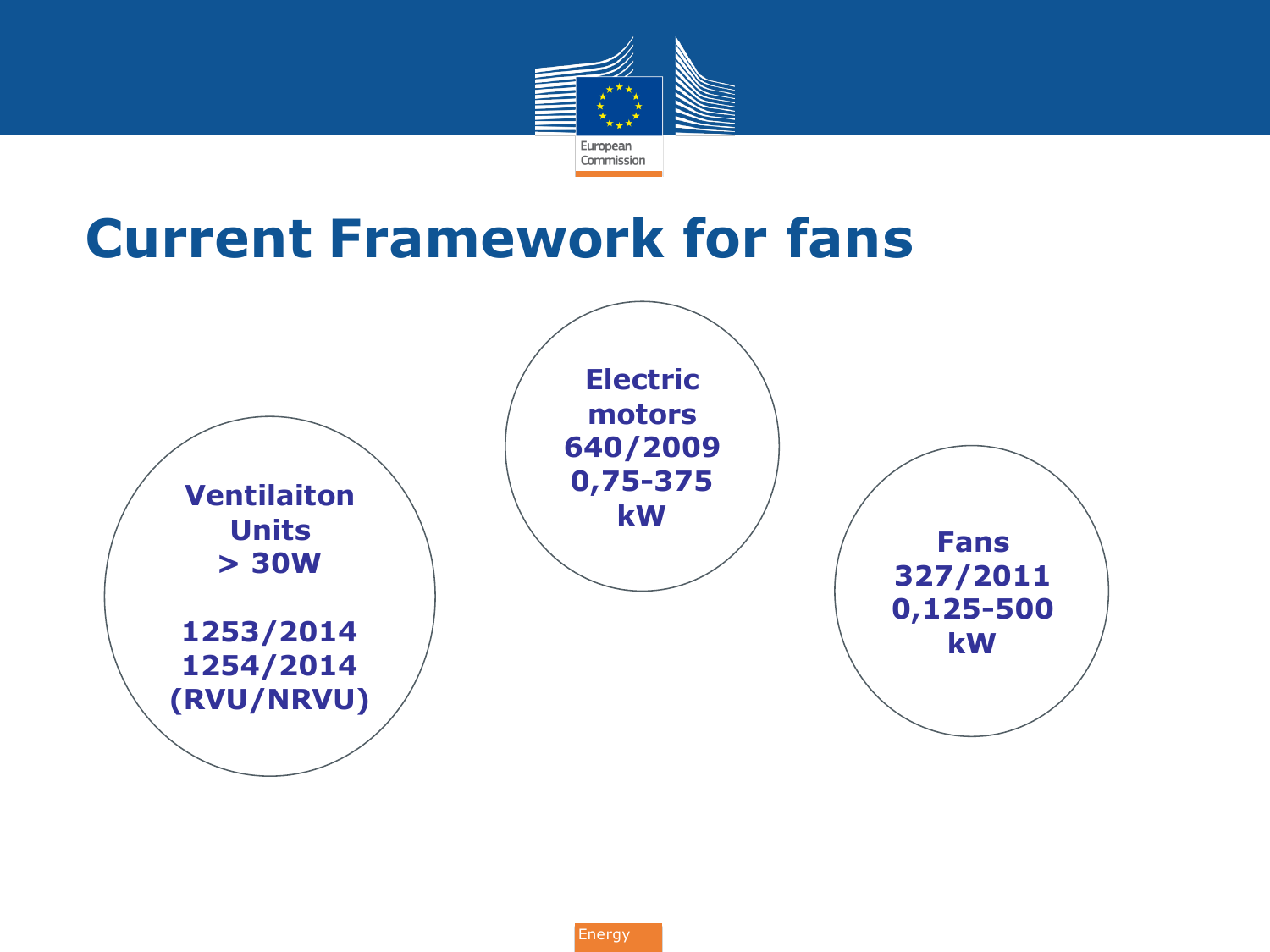

### **Review process**

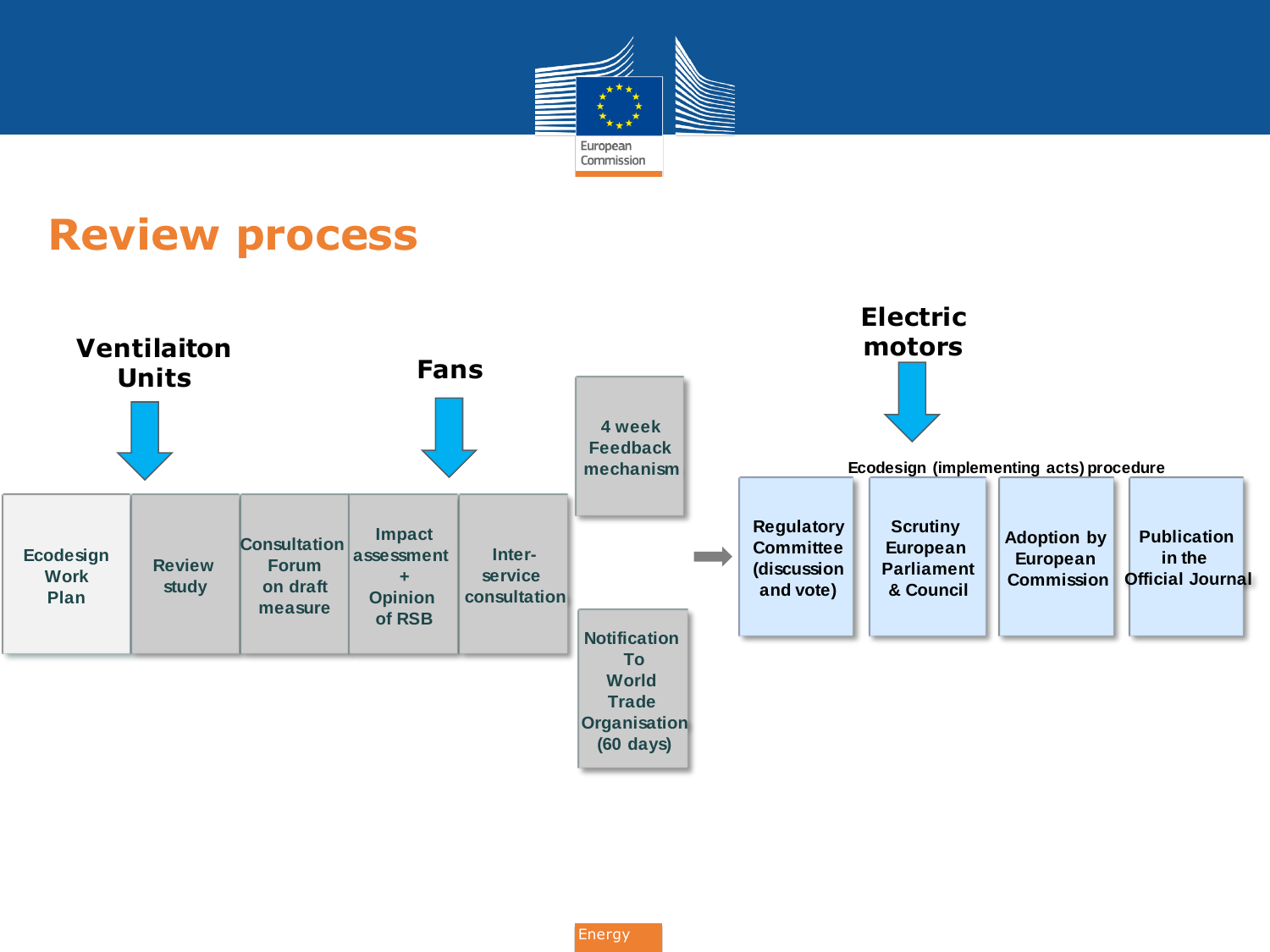

# **Ventilation units**

- Review study started Feb 2019 => 2020
- Run by a consultant
- [Stud](https://www.ecoventilation-review.eu/)y website : <https://www.ecoventilation-review.eu/>
- Stakeholder meeting foreseen before the summer 2019
- Subscribe to the mailinglist !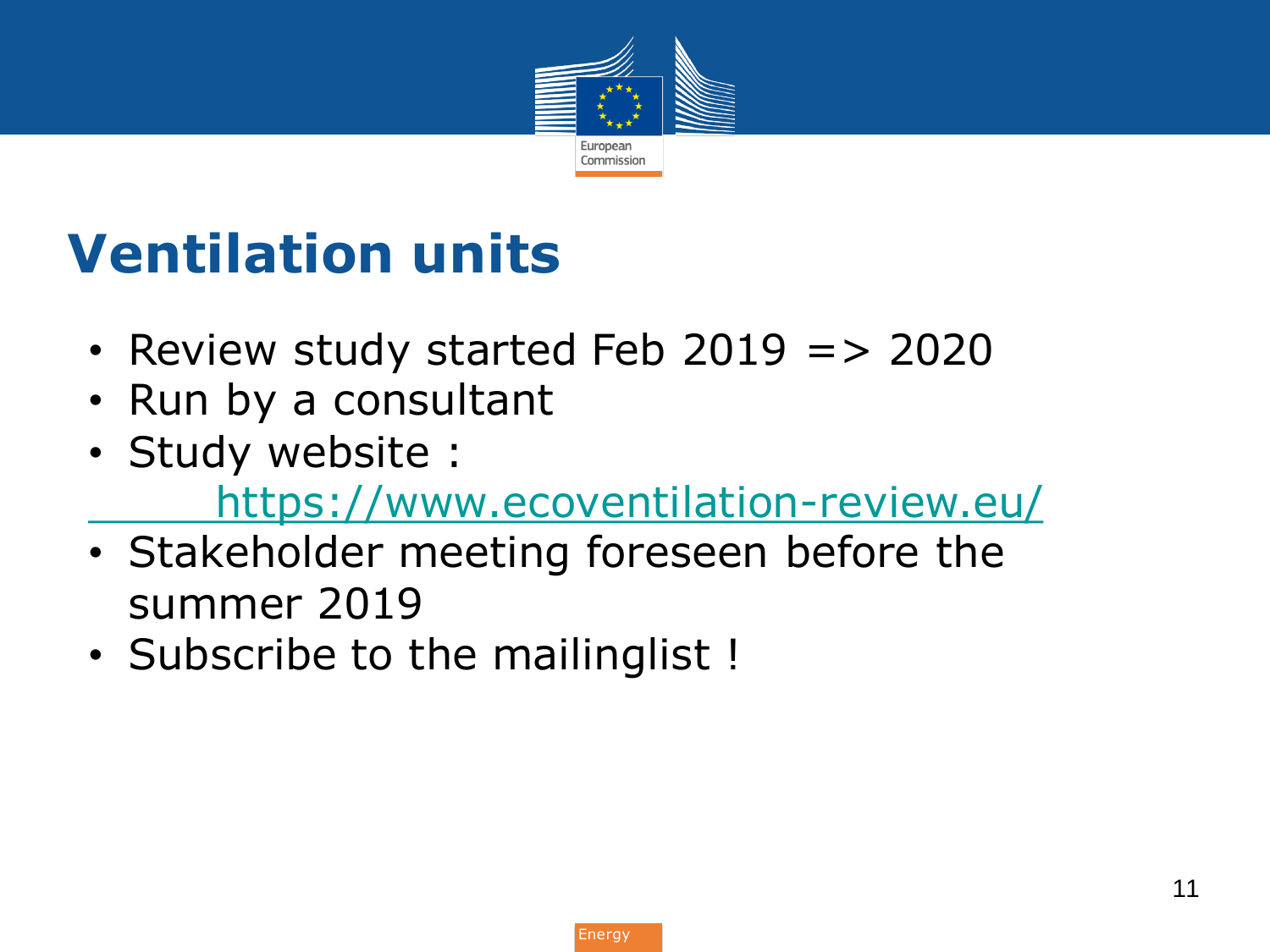

# **Electric motors**

- Text voted by Member States on 14 Jan available on Comotology Register • [http://ec.europa.eu/transparency/regcomitology/](http://ec.europa.eu/transparency/regcomitology/index.cfm?do=search.dossierdetail&Dos_ID=17081&dos_year=2018&dc_id=3506) [index.cfm?do=search.dossierdetail&Dos\\_ID=170](http://ec.europa.eu/transparency/regcomitology/index.cfm?do=search.dossierdetail&Dos_ID=17081&dos_year=2018&dc_id=3506) [81&dos\\_year=2018&dc\\_id=3506](http://ec.europa.eu/transparency/regcomitology/index.cfm?do=search.dossierdetail&Dos_ID=17081&dos_year=2018&dc_id=3506)
- Now under scrutiny by EP and council
- Expected adoption by mid 2019
- Repeals Regulations (EC) 640/2009
- Application date: 1 July 2021
- Includes variable speed drives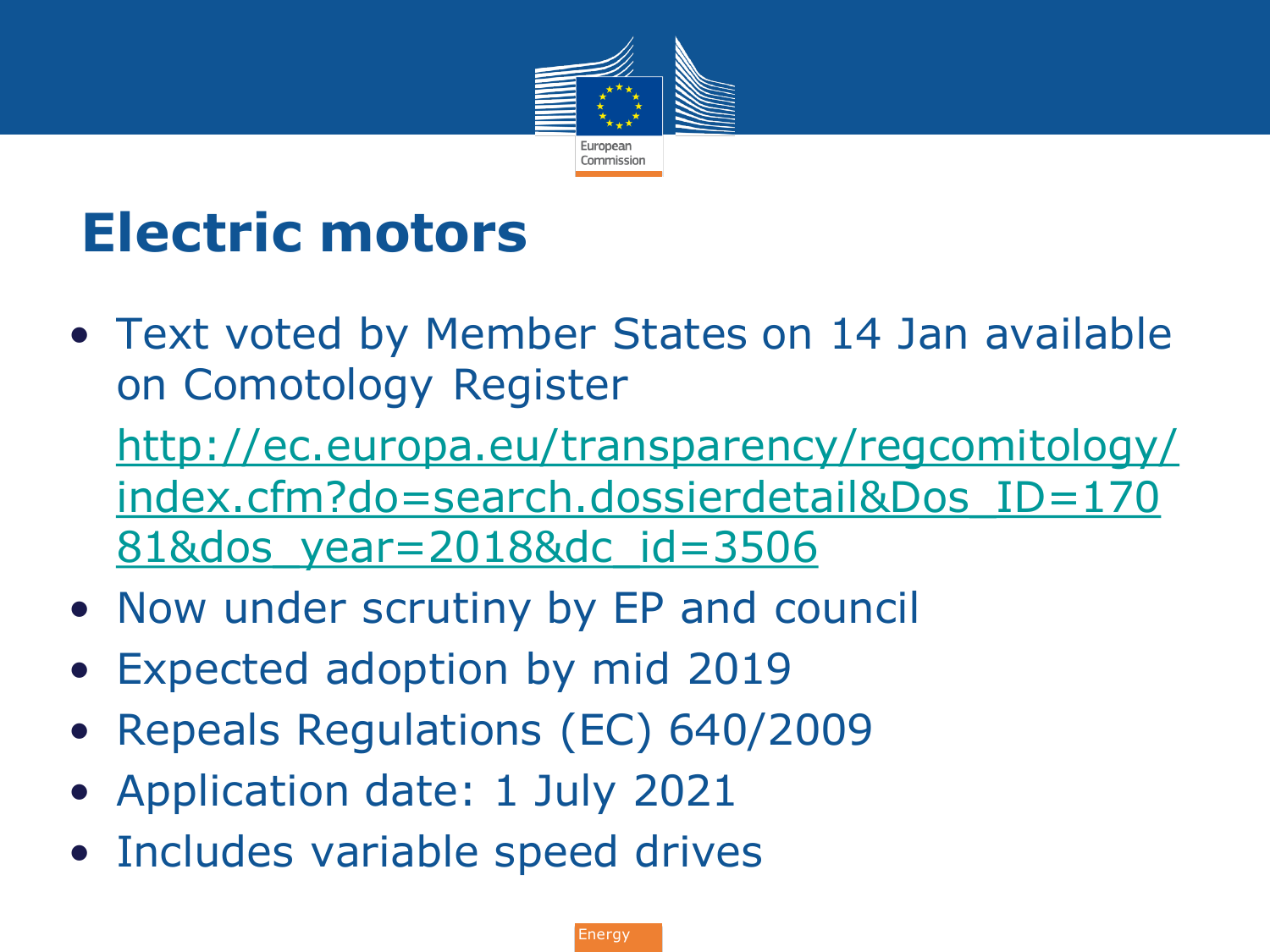

# **Main changes**

- Motors in current scope (0,75-375 kW) IE3 level (IE2+VSD option removed)
- Scope extensions:
	- large motors 375-1000 kW: IE3
	- small motors 0,12-0,75 kW: IE2
	- 8 poles motors: as any motor
	- single phase motors: IE2 (2<sup>nd</sup> tier mid 2023)
- Increased ambition for large motors 75-200 kW : IE4 (2nd tier)
- Closing loopholes:
	- non-integral brake motors: IE3
	- explosion protected motors: IE3, except ex eb class IE2 in 2<sup>nd</sup> tier
- Variable speed drives are covered: IE2 level
- Information requirements for both motors and drives, including efficiency at additional load points to enable extended product approach
- 7 years exemption for motors that substitute identical motors integrated in products (spare parts) + other reasoned exemptions
- Similar exemption for circulators (amending regulation 641/2009)
- Special measures facilitating enforcement for large motors
- Alignment on other eco-design measures (circumvention …)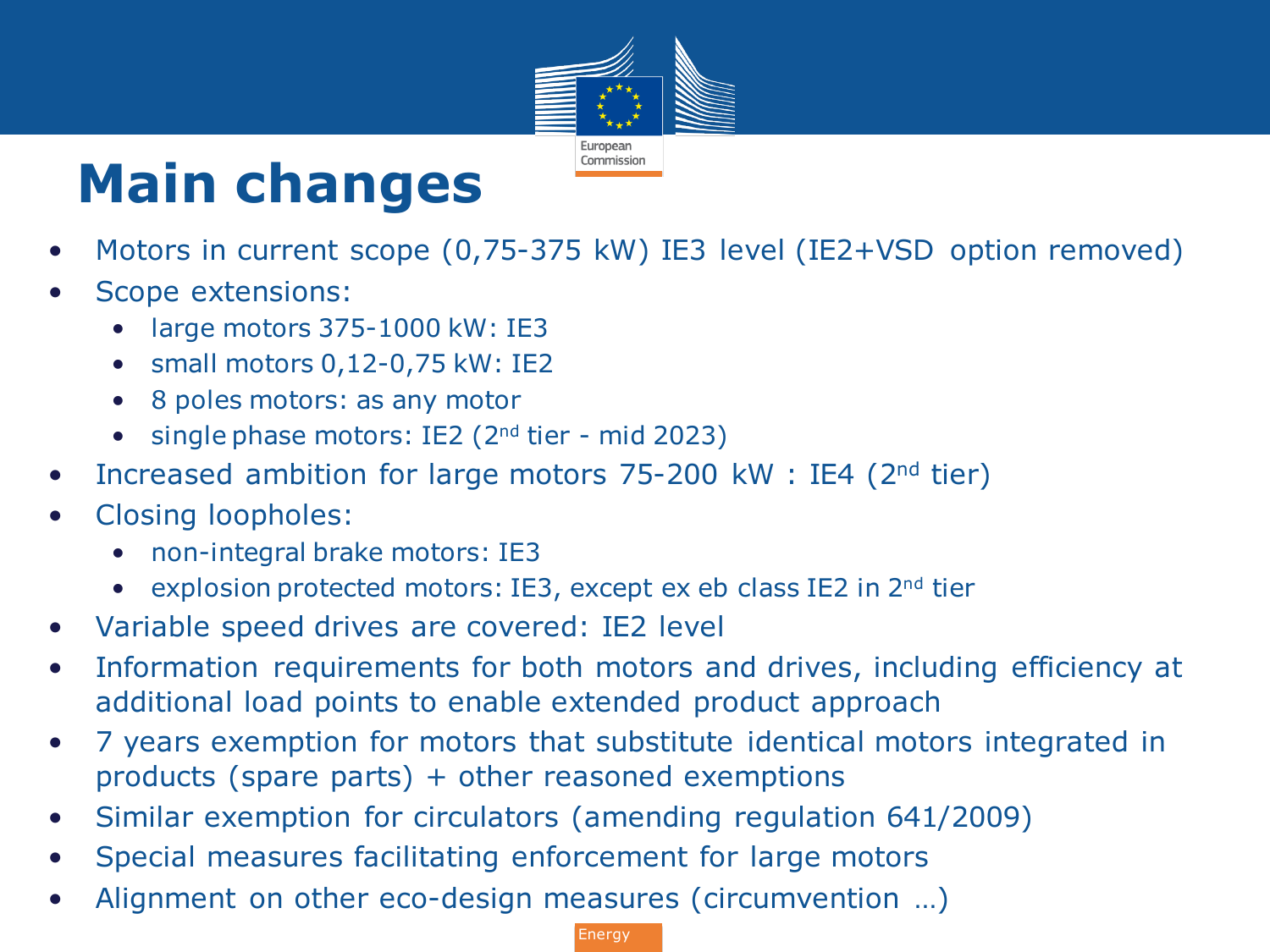

| <b>Proposed scope</b>         |                         | Year and minimum efficiency requirements (2016 onwards) |             |          |  |                 |      |                 |                |
|-------------------------------|-------------------------|---------------------------------------------------------|-------------|----------|--|-----------------|------|-----------------|----------------|
| AC induction motors <= 1000 V |                         | 2016                                                    | 2017        | 20182020 |  | 2021            | 2022 | 2023            | <b>Onwards</b> |
| $0.75 - 7.5$ kW               | $3$ phase, $2/4/6$ pole | IE <sub>2</sub>                                         | IE2+VSD/IE3 |          |  | IE3             |      |                 |                |
| 7.5-375 kW $(*)$              | $3$ phase, $2/4/6$ pole | IE2+VSD/IE3                                             |             |          |  | IE3             |      |                 |                |
| $(*)$ 75-200 kW               | $3$ phase, $2/4/6$ pole |                                                         |             |          |  |                 |      | ÏE4ª            |                |
| 375-1000 kW                   | $3$ phase, $2/4/6$ pole |                                                         |             |          |  | IE3             |      |                 |                |
| 0.75-1000 kW                  | 3 phase, 8-pole         |                                                         |             |          |  | IE3             |      |                 |                |
| 0.75-1000 kW                  | ATEX/non-integr. brake  |                                                         |             |          |  | IE3             |      |                 |                |
| 0.75-1000 kW                  | Increased safety Exeb   |                                                         |             |          |  |                 |      | IE2             |                |
| $0.75 - 7.5$ kW               | 1 phase                 |                                                         |             |          |  |                 |      | IE <sub>2</sub> |                |
| 0.12-0.75 kW                  | 1 & 3 phase             |                                                         |             |          |  | IE <sub>2</sub> |      |                 |                |
| Variable speed drives         |                         | 2016                                                    | 2017        | 20182020 |  | 2021            | 2022 | 2023            | onwards        |
| 0.75-1000 kW                  |                         |                                                         |             |          |  | IE <sub>2</sub> |      |                 |                |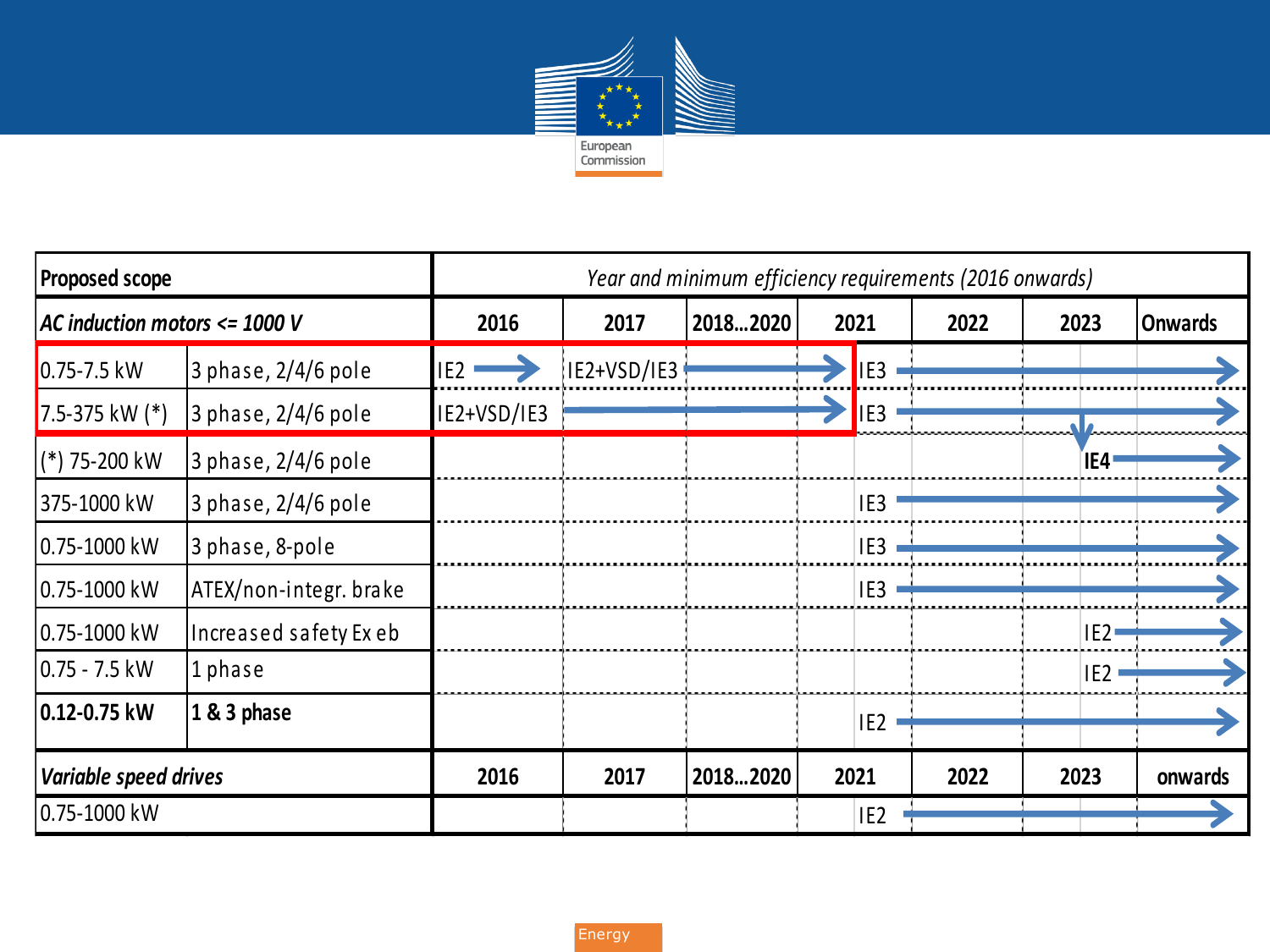

#### **Electricity consumption of Motors in scope of 640/2009**

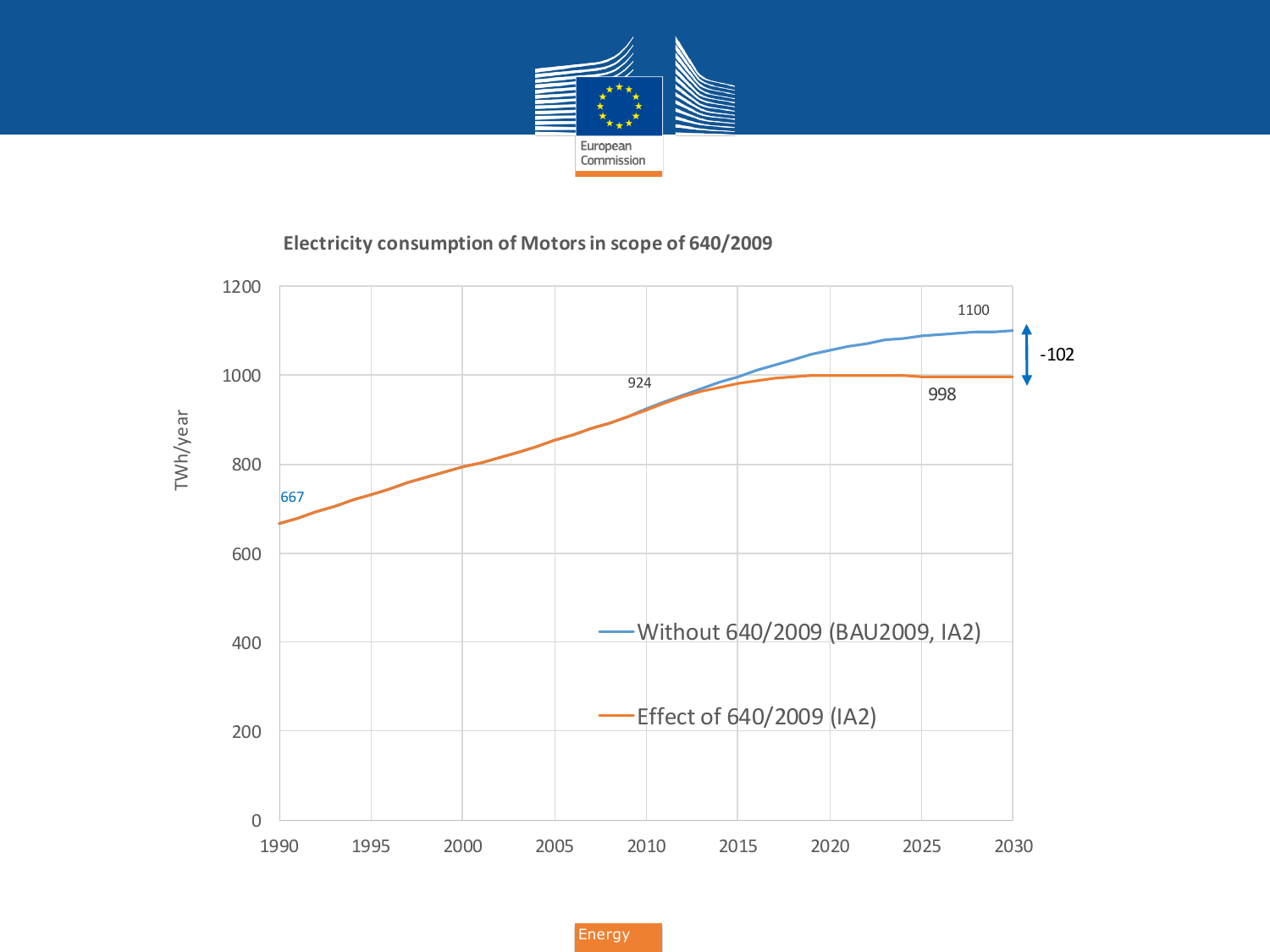

## **Fans**

- *Impact Assessment being revised (negative opinion RSB June 2018)*
- *ISC expected before the summer*
- *Possible adoption by 2020*
- *Do not miss the feedback*
	- **Feedback portal [https://ec.europa.eu/info/law/better](https://ec.europa.eu/info/law/better-regulation/initiatives_en)[regulation/initiatives\\_en](https://ec.europa.eu/info/law/better-regulation/initiatives_en)**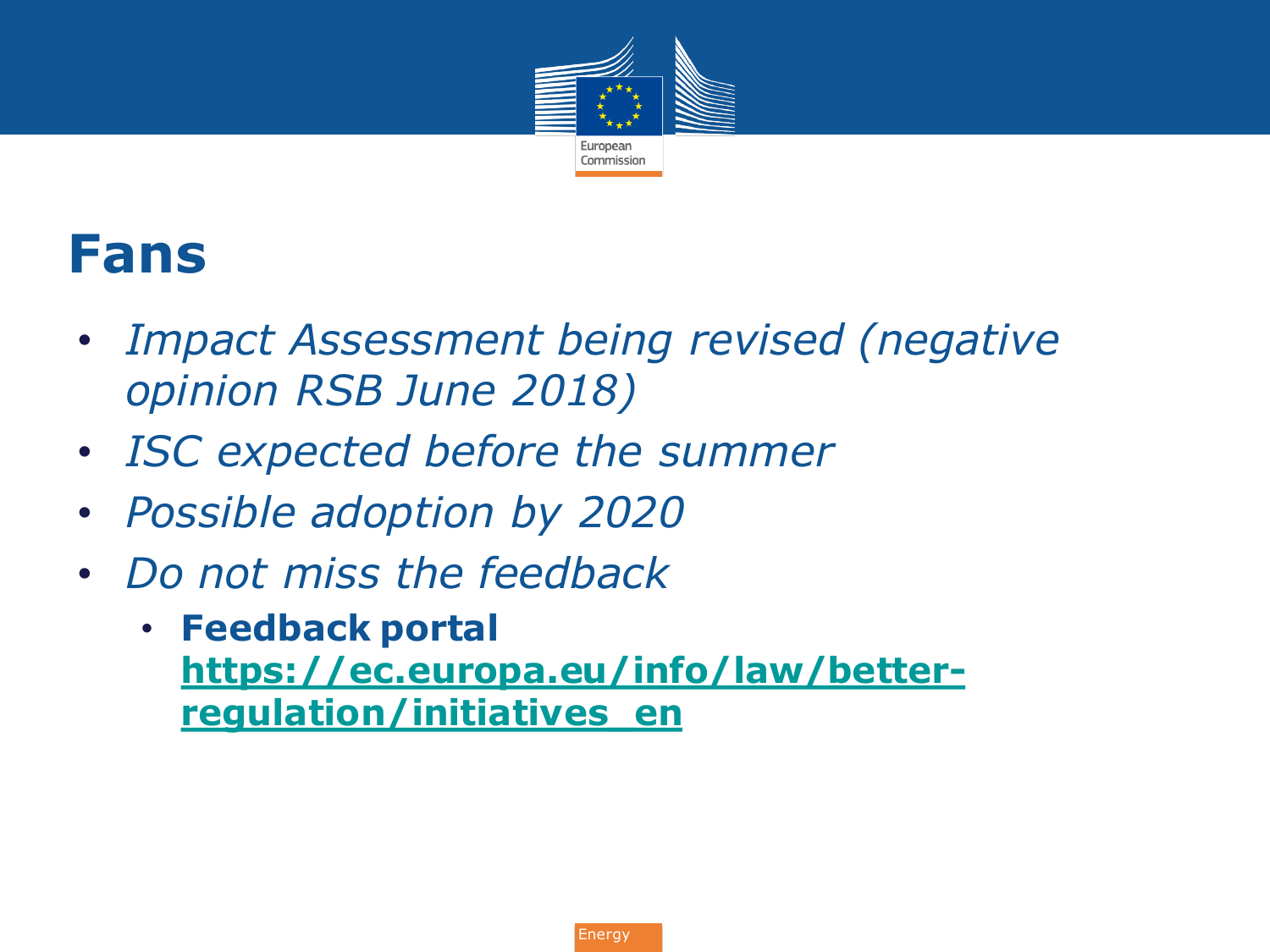

# **Main changes considered**

- *Clarify fan definition and boundaries*
- *Reduce the number of fan types, improved definitons and simpler calculation (reduced number of equations)*
- *Jet fans in scope*
- *increased allowance for dual use fans*
- *clarify/improve current exemptions*
- *new exemption where safety or functonality are at risk (nuclear installations, wind turbines …)*
- *conversion factor for DC fans*
- *Increased performance requirements (N-grade)*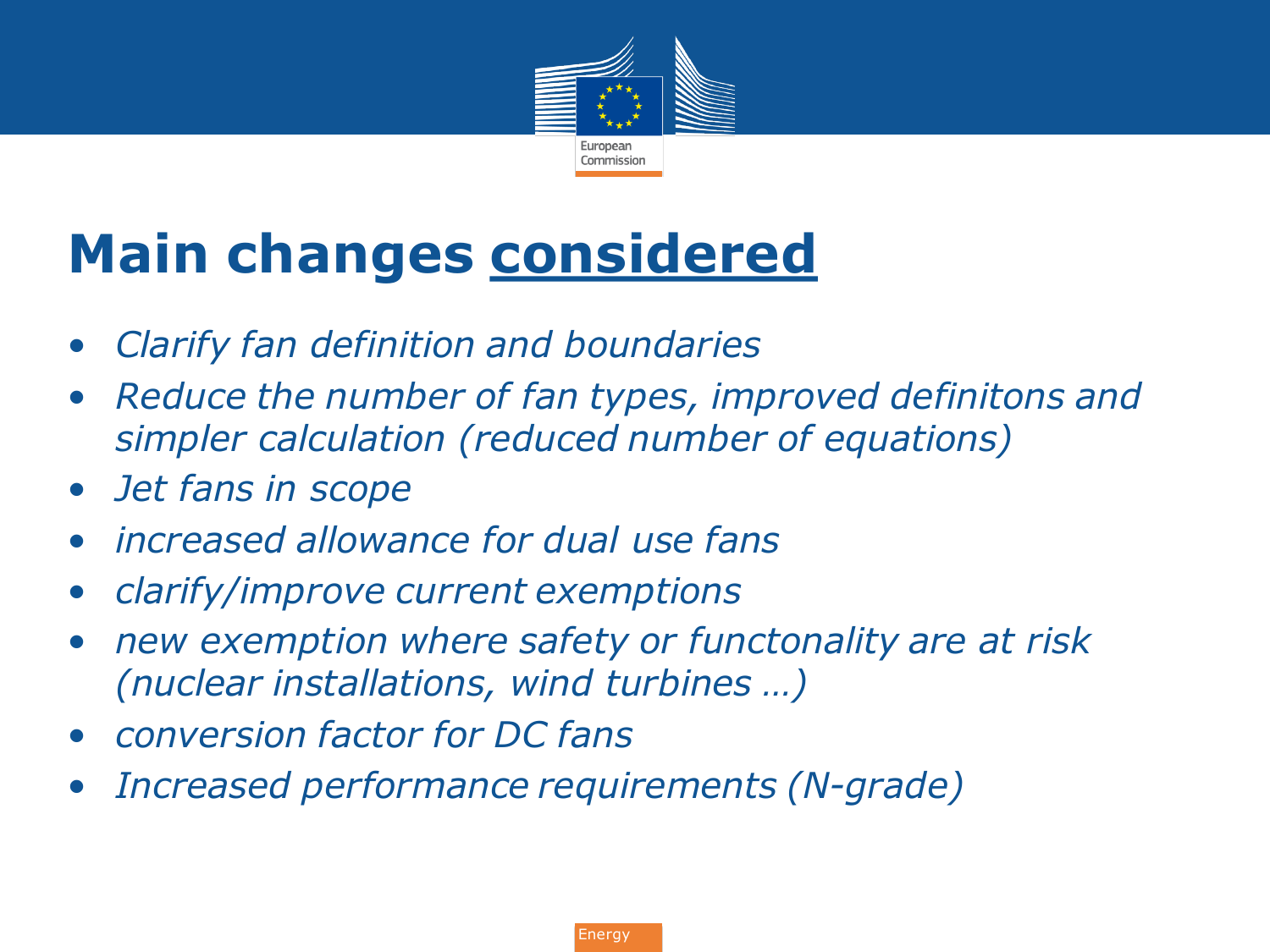

### Test methods:

- Tests may be conducted with the 'geometrical equivalent' of the stator inner surface
- Non-essential elements may be removed
- For large fans (see INTAS project)
- *Fans task force with MSAs (outside regulation)*
- Scaled model allowed (reliable method ?)
- MSAs can verify at manufacturers premises with own equipment
- MSAs can gather information during witness testing
- MSAs can request disclosure of information about FAT
- Testing at customer premises ?

Circular economy

- Marking of plastic parts > 50g
- Exemption for spare parts fans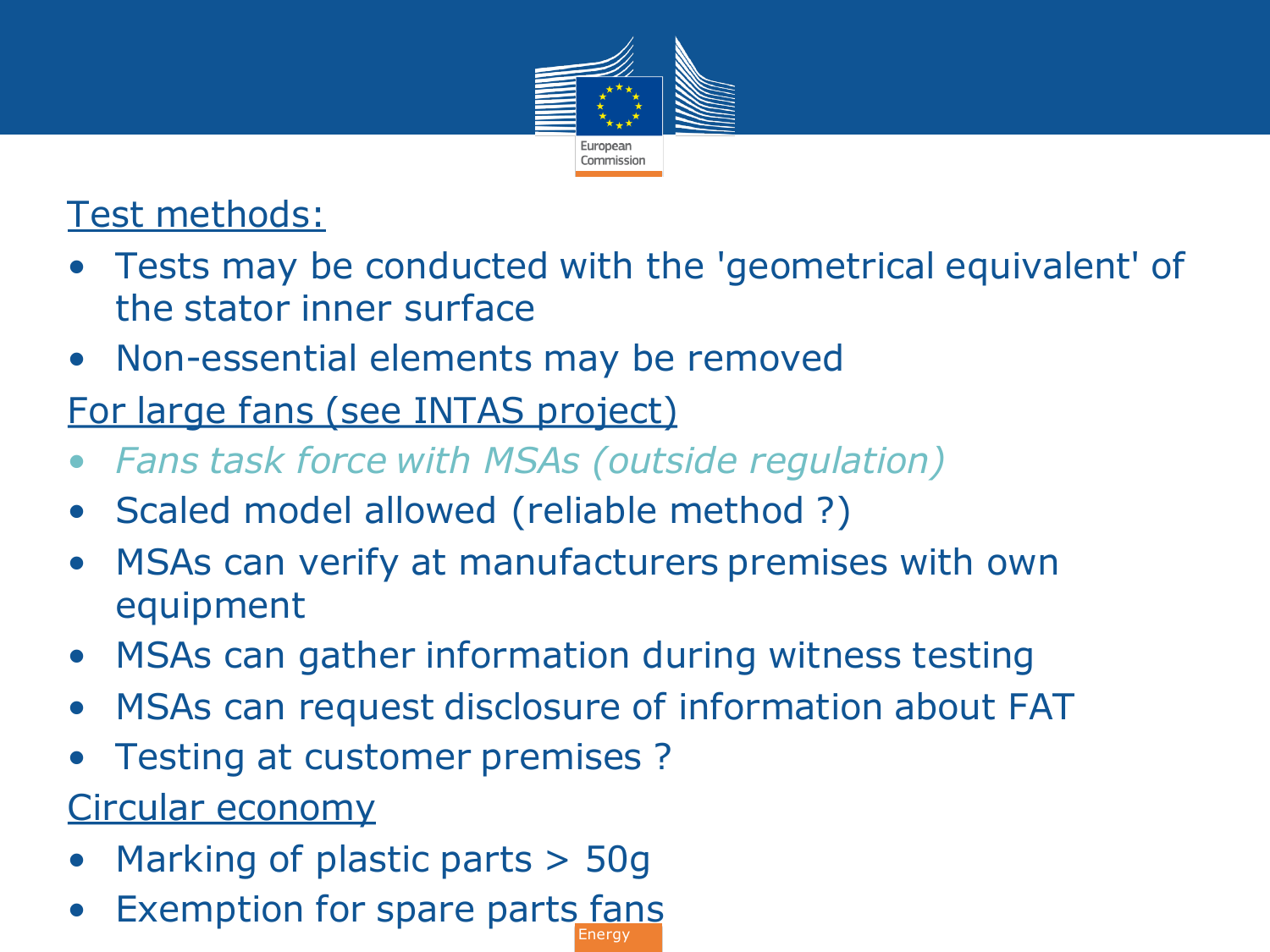